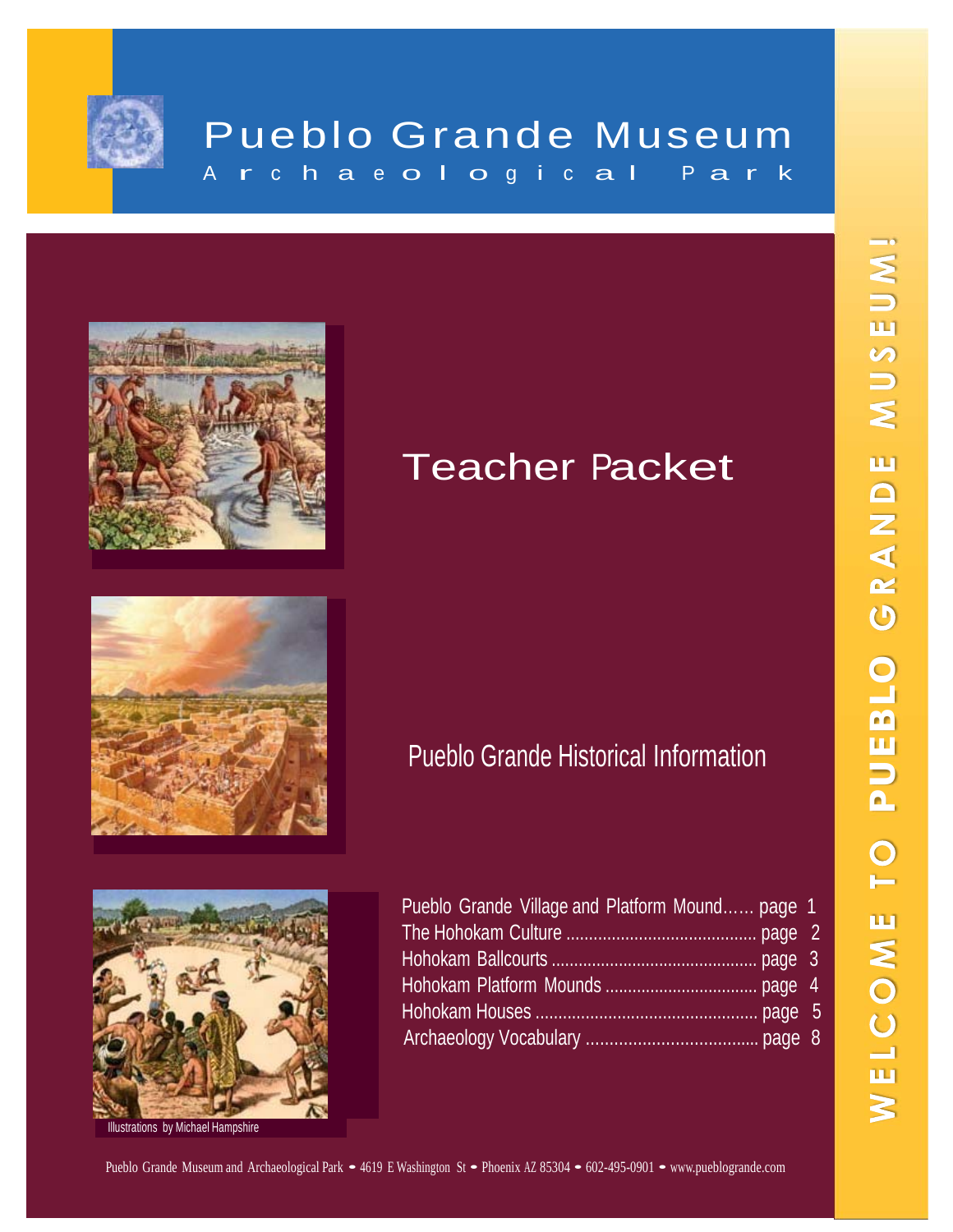### The Pueblo Grande Village

The Hohokam ruins located on the north side of the Salt River and two miles west of the Papago Buttes were given the name Pueblo Grande (Spanish for Large Town) by Omar Turney in the 1920s. He named Pueblo Grande after its most prominent feature, the platform mound.

Pueblo Grande appears to have been settled sometime before A.D.500, perhaps related to an early canal system that the Hohokam built at the southern edge of the site in the area now called "Park of Four Waters." By about A.D.750, Pueblo Grande had grown into a sizable village containing **Adolph Bandelier's 1883** watercolor map of the Pueblo



pithouses, cemeteries, trash mounds (middens), and possibly *Grande platform mound (Courtesy of the Vatican)*

a ballcourt. The Pueblo Grande canal system had been expanded considerably by then and irrigated approximately 20,000 acres of farmland. In the Sedentary Period (A.D. 900- 1150), a small circular platform mound may have been built at the site.

During the Classic Period (A.D. 1150-1450), the large platform mound was constructed and expanded on several occasions. It is also during this period that coursed-adobe style houses replace many of the previously occupied pithouses. A tower-like "Big House," like the one still present today at Casa Grande Ruins National Monument outside of Coolidge, Arizona, was also likely built at this time. Furthermore, several large irrigation canals were constructed in the Park of Four Waters. One of these canals was over 2 meters deep, 10 meters wide, and 7 miles long. Another canal was possibly 20 miles in length, an impressive engineering feat considering the canals were dug by hand with digging sticks, stone tools, and baskets (other than the dog, the Hohokam had no domesticated animals to perform laborious tasks).

The population of Pueblo Grande probably reached its peak in the Classic Period, with as many as 1000 people living in the village. At its largest extent it is estimated that the size of the village was approximately 500 acres or one mile in diameter. Studies of burials excavated from the site indicate that the population was suffering from malnutrition, despite their utilization of all available resources, including the intensive harvesting of fish from the Salt River and local irrigation canals.

Large floods recorded for the Salt River in A.D.1358 and A.D.1380-1382 probably contributed to the collapse and/or restructuring of Hohokam society at Pueblo Grande and elsewhere during the 1400's. Around A.D.1450 the Hohokam abandoned Pueblo Grande as well as other villages in the Salt River Valley. For reasons still under investigation, over 1,000 years of occupation at Pueblo Grande came to an end.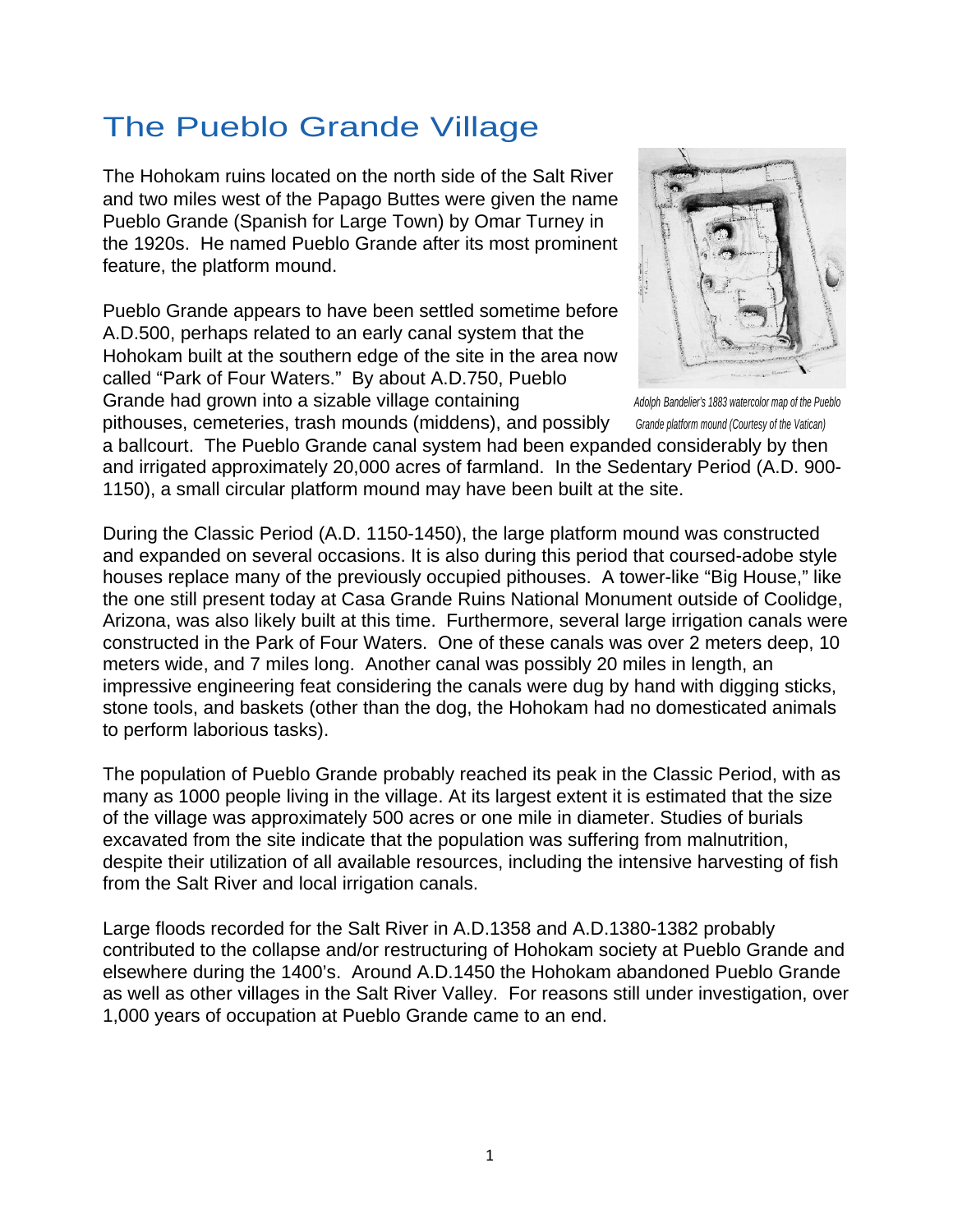### The Hohokam Culture

#### Who were the Hohokam?

The Hohokam (pronounced ho-ho-KAHM or hoo-hoo-GAHM) were a farming people who lived in large villages along the major rivers of the Sonoran Desert. Most of them lived in the Salt and Gila River valleys. We don't know what the Hohokam called themselves but the name that archaeologists call them comes from a Piman (Akimel O'odham) word meaning those who have gone.

#### Where did they come from?

The Hohokam traded with, and were influenced by, cultures from Mexico. When archaeologists excavated, or dug, Hohokam villages they would find artifacts made in Mexico. Because of this, many archaeologists thought that the Hohokam may be immigrants or traders from Mexico. Today, however, after a lot more research and excavations of archaeological sites, we now think that the Hohokam most likely were the descendants of the archaic people who lived in the Southwest for thousands of years.

#### How long did they live in the Sonoran Desert?

The Hohokam settled in the Salt and Gila River valleys around 2,000 years ago. For the next fourteen hundred years they lived by farming the terraces along the rivers. They built hundreds of miles of irrigation canals, raised families, and built large villages. For many reasons still being studied, the Hohokam abandoned their major villages over 560 years ago (A.D.1450).



#### Who were the neighbors of the Hohokam?

The Hohokam had many neighbors all around them with whom they traded and had relationships. To the north and east, in the mountains of Arizona and New Mexico, lived the Mogollon (pronounced mug-gee-YOHN). In the Four Corners Area of present day Utah, Colorado, New Mexico and Arizona lived the Ancestral Pueblo, who are famous for their spectacular cliff dwellings. To the west lived the Patayan (pronounced puh-TIE-yuhn) along the Colorado River. To the south lived many cultures in Mexico. After A.D.1200, the area where Lake Roosevelt and Globe are today, lived the Salado (pronounced sa-LAH-do). Around Flagstaff and the Verde Valley lived the Sinagua (pronounced sin-NOW-wa). All of these people had an influence on the Hohokam people and in turn the Hohokam influenced them.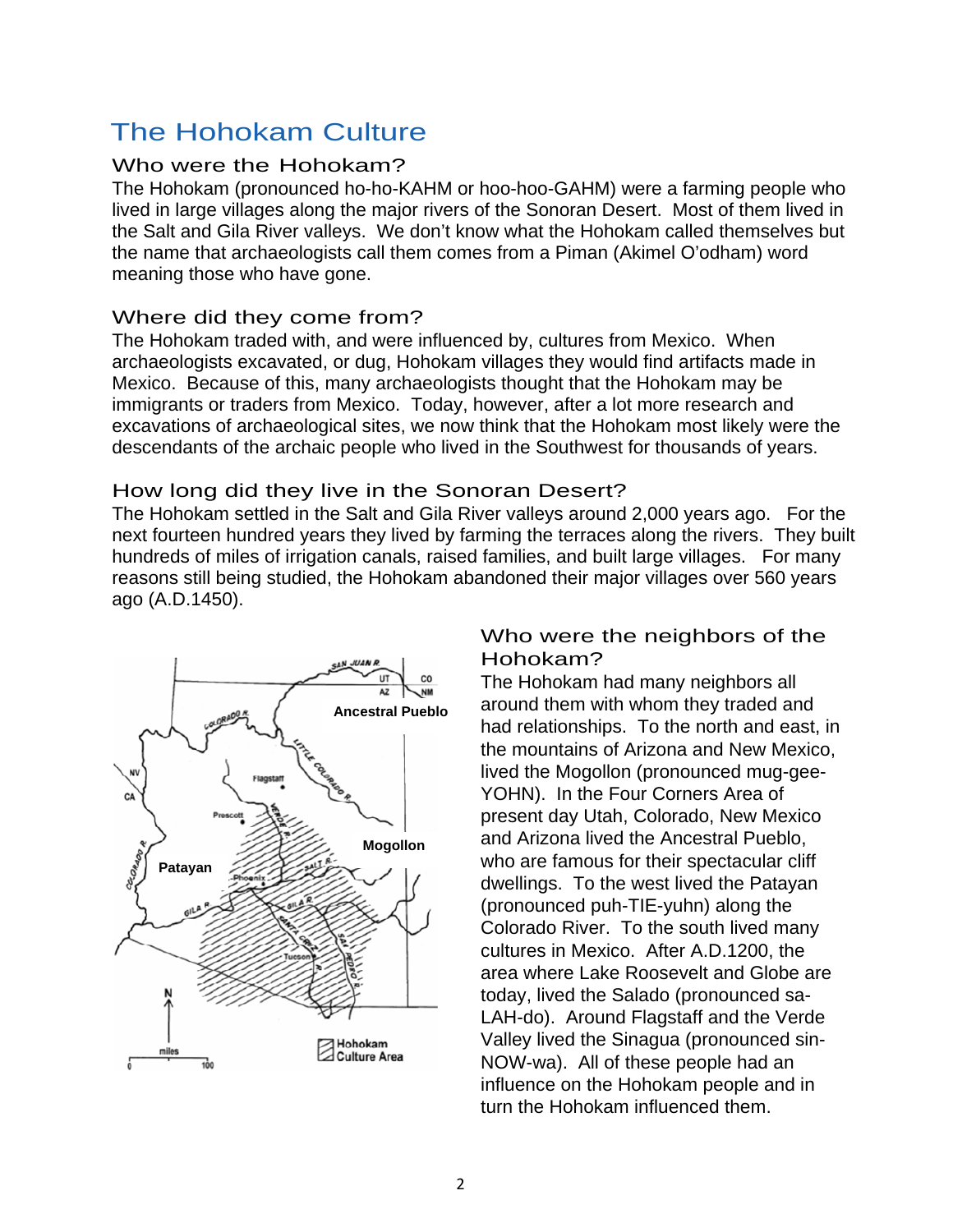## Hohokam Ballcourts

#### What is that hole in the ground?

In many of their villages the Hohokam built what archaeologists call ballcourts. These ballcourts were where the Hohokam would play games that they probably learned from people in Mexico. Over the course of 450 years (A.D. 750-1200) the Hohokam built over 200 ballcourts. In the Salt River Valley, more than 30 ballcourts from over 20 villages have been recorded. Two and possibly three of these ballcourts were located at Pueblo Grande and one is still viewable by visitors.

Ballcourts may have been the center of village life. They were oval, bowl-shaped depressions (holes) in the ground, surrounded by earthen embankments or mounds of dirt. Similar to the bleachers or grandstands of sports arenas today, these embankments allowed dozens and perhaps hundreds of spectators to watch the games being played. At each end of the courts were openings that may have been a type of goal into which players attempted to place rubber or stone balls.

#### Were the games similar to those played in Mexico?

It is generally believed that the Hohokam probably borrowed the idea of the ball game from Mexico. In Mexico, ball games had great ceremonial and religious meaning. This was possibly true for the Hohokam as well, however there is no evidence to the meaning of the Hohokam ballcourt game. For example, the Aztec (the American Indian group that lived in Mexico when the Spanish arrived) believed that the ball represented the sun and ballcourts were passageways between the upper and lower spiritual worlds. They believed that humans could communicate with the gods through playing the ball game.

#### Did the losing team lose their lives?

Although the games the Hohokam played may have been influenced or borrowed from cultures in Mexico, there is no evidence that the Hohokam ball games resulted in the death of the losing team.

#### What kind of ball game did the Hohokam play?

The Hohokam may have played a game similar to what is called "hip ball," a game in which players could only hit the ball with their hips. Or they may have played a game in which they hit the ball with their chests, shoulders or forearms. Ceramic figurines found in Hohokam sites depict ballplayers wearing protective pads.

#### Why did the Hohokam stop using the ballcourts?

Over 800 years ago (A.D.1200) the Hohokam stopped using their ballcourts. Why is still unclear. Perhaps the ceremonies that were once performed in the courts were discontinued. Many changes were going on in Hohokam culture at that time, such as the building of platform mounds. All of this may suggest a change in the way the Hohokam viewed the world around them.

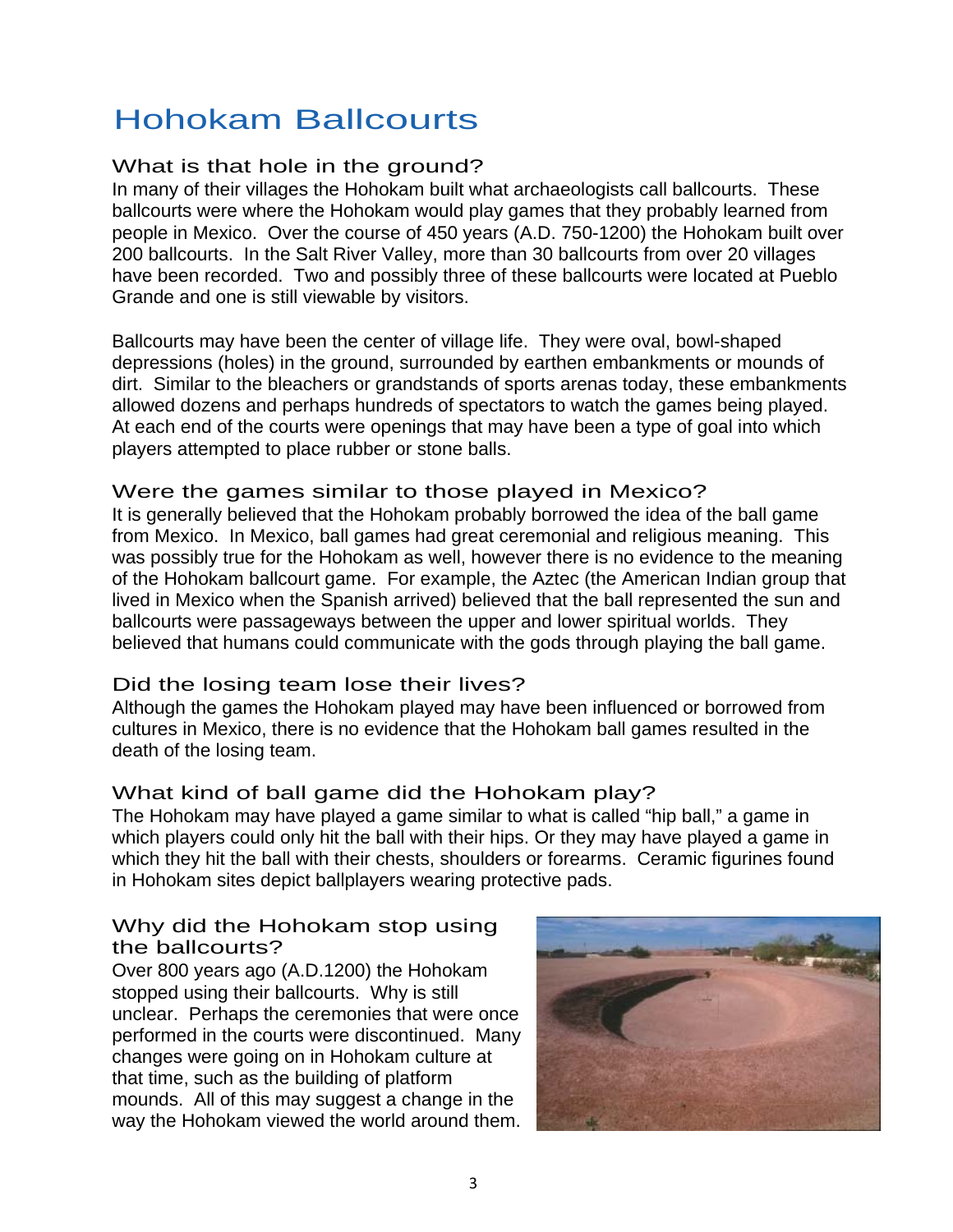### Hohokam Platform Mounds

#### What is that big mound of dirt?



When explorers came to the Salt River Valley in the 1500's they found Hohokam villages in ruins. Among these ruins, they found huge mounds of earth and rock. We now know, through archaeological excavations, that these mounds of dirt are artificial platform mounds, which the Hohokam built mostly during the Classic Period (A.D. 1150-1450). After the Hohokam stopped using the ballcourts, platform mounds became the center of village life. Once there were over 40 platform mounds in the Salt River Valley, but today the platform mound at Pueblo Grande is one of only three mounds left.

#### What were platform mounds used for?

Platform mounds were surrounded by huge walls, about six feet tall and three feet thick. What was this wall for? Some archaeologists believe that the wall was used as a barrier meant to keep people from getting onto the platform mound or seeing what was happening on top of it. But why? Were people performing ceremonies and rituals on top of the mound? Through excavations we know that the Hohokam built rooms on top of the mound and inside the compound wall. Were these rooms where people lived or were they special rooms in which ceremonies were performed? Many archaeologists think the elite of Hohokam society lived on top of the platform mound and governed Hohokam society. Others think that it was the people who performed ceremonies on top of the mound.

#### Astronomical Observatories?



Platform mounds may also have had other purposes such as tracking astronomical events. On the platform mound at Pueblo Grande there is a very special room. This room has a corner doorway as well as a side doorway. At sunrise on the summer solstice the sunlight comes through the corner doorway and goes out the center doorway marking the longest

day of the year. In contrast, at sunset on the winter solstice the sunlight passes into the room through the side doorway and exits through the corner doorway marking the shortest day of the year. These markers may have been very important to the Hohokam ceremonial calendar.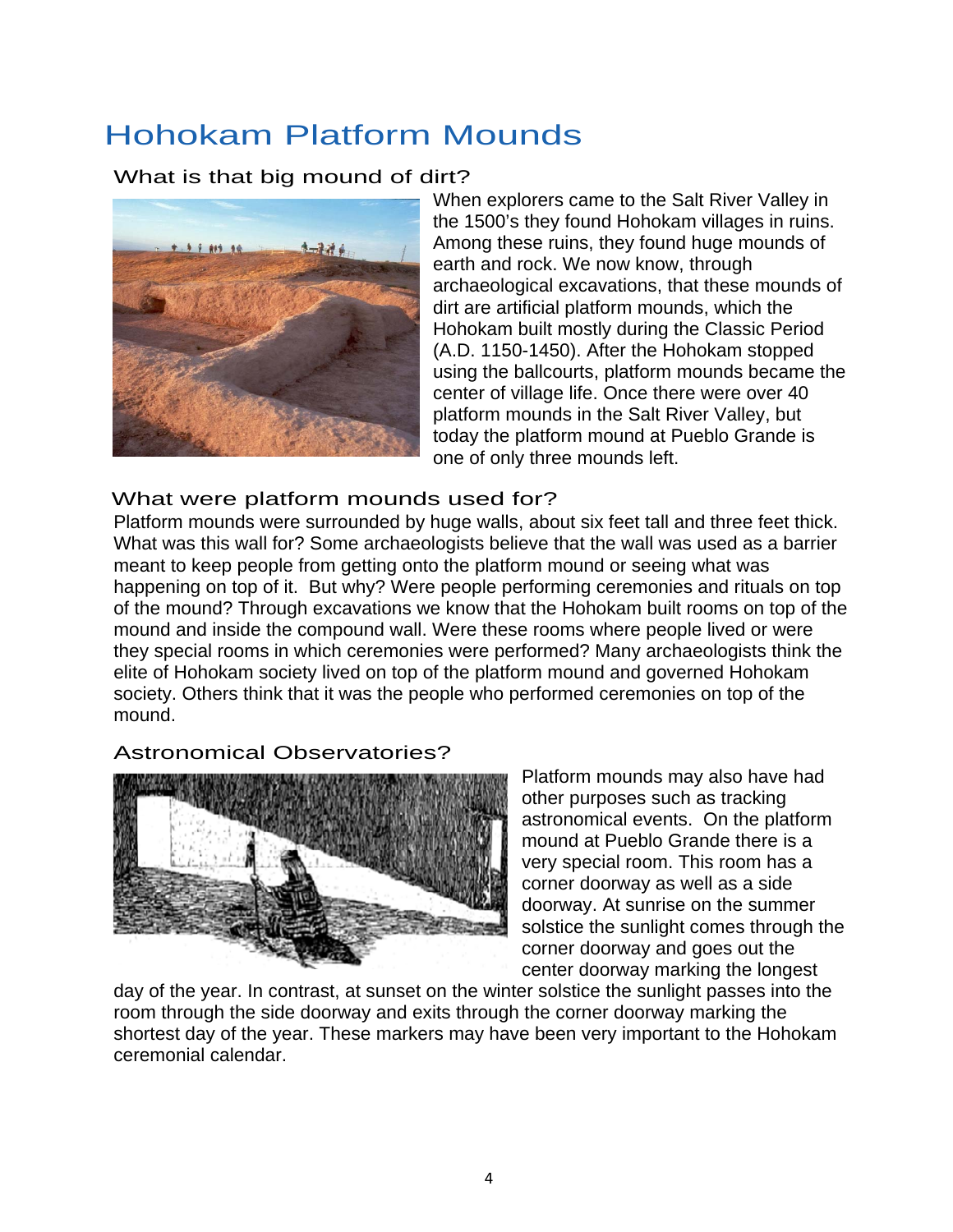#### How were platform mounds built?

Platform mounds started out as low circular mounds of dirt. Over time many of these mounds were expanded into large rectangular mounds. At Pueblo Grande, the platform mound started out as two separate mounds that eventually grew together forming one rectangular mound. Today it is roughly the size of a football field and was the largest platform mound the Hohokam built. The Pueblo Grande platform mound was built by constructing square or rectangular adobe and rock walled rooms. These rooms were filled with dirt and trash. Once filled, the rooms were covered with a layer of caliche (pronounced ca-LEECH-ee) plaster. This formed the mound on which rooms for food storage and ceremonies were built.

### Hohokam Houses

#### What is a Pithouse?

.

Pithouse is a term that refers to a building constructed within a depression dug in the ground. The Hohokam built their houses in a shallow pit, about one or one-half feet deep. The shape of a pithouse was oval, square or rectangular with rounded corners. A short entryway was usually located midway along one side. The pithouse superstructure was constructed of wooden beams erected to support the upper portion of the building. These beams were made with large Sonoran Desert trees such as mesquite or cottonwood. Small branches, saguaro and cholla cactus skeletons were attached to the beams, becoming the building's skeleton. Grass or reeds covered the framework. Adobe was applied over the surface of the superstructure. This helped the building to retain warmth in the winter and stay cooler in the hot, desert summer.

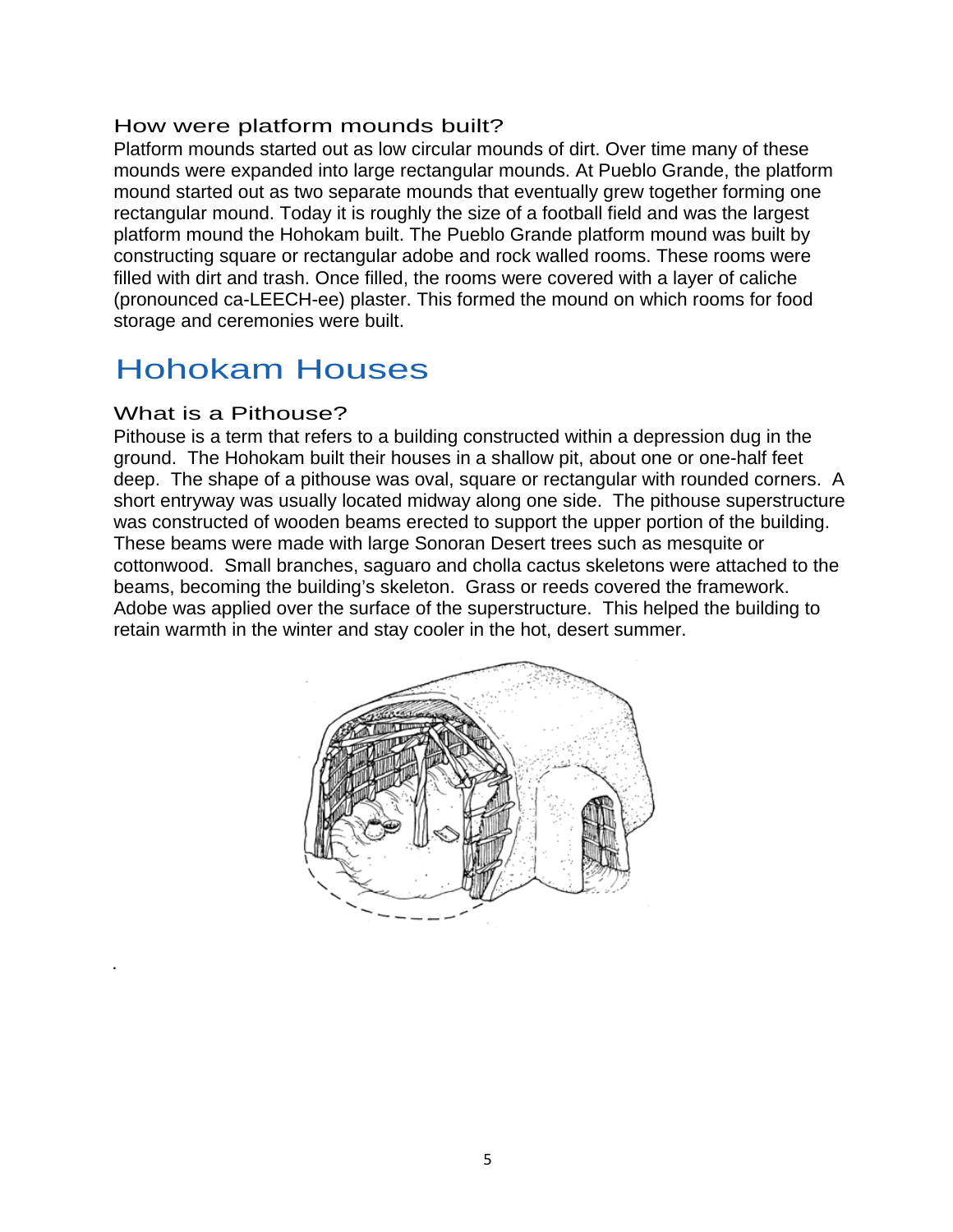#### What were Pithouse "Neighborhoods" like?

Archaeologists have observed that pithouses were regularly arranged in groups around an open central courtyard area, called a pithouse cluster. The doorways of the structures in a pithouse cluster tended to face inwards toward the courtyard. People engaged in most activities outside. Other structures were present in and around pithouse clusters. Ramadas, shade structures, gave protection from the sun during the day when people were active outside. Residents of a pithouse cluster are thought to have been related to one another and may have been both nuclear and extended families.

#### Adobe Houses: How did they differ from pithouses?

During the Classic period (A.D. 1150-1450), coursed adobe houses became more common. These houses had square corners and were rectangular or square in shape. Adobe houses were built on the surface of the ground, not within the traditional pit foundation. Coursed adobe houses were constructed in layers of mud, like modern brick or concrete block construction. Wet, caliche-rich adobe was piled up and allowed to dry in repeated construction episodes until the desired wall height was reached. In some of these buildings, upright wooden posts were used to support a central ridgepole. Wooden beams ran from the ridgepole to the tops of the adobe walls. Saguaro ribs, reeds, grasses or similar materials were laced together to make the ceiling. Mud plaster coated the surface, making a flat roof. Like the pithouses, adobe houses had a doorway opening but probably no windows or smoke holes.

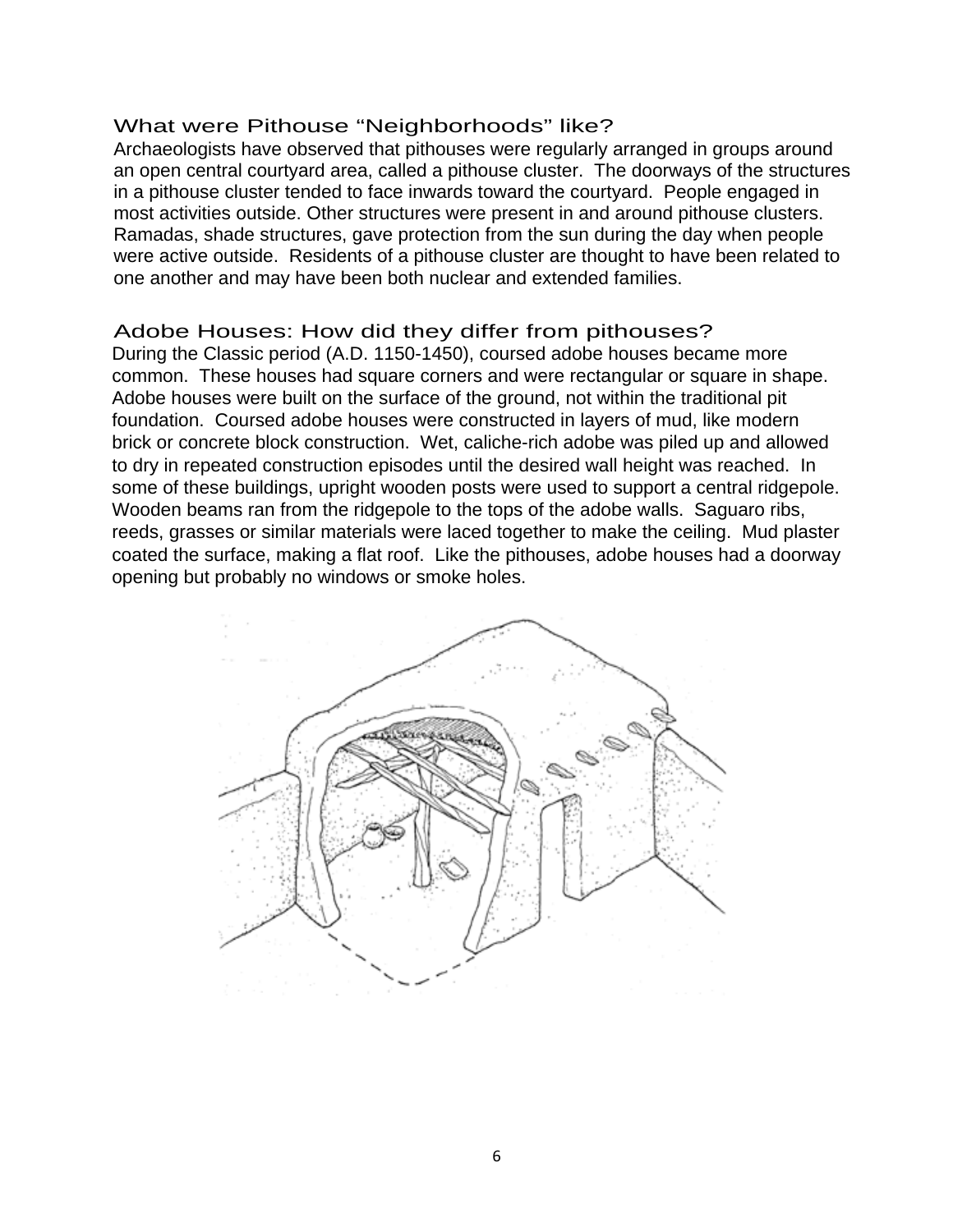What were Adobe Compounds "Neighborhoods" like? Each adobe building contained one large room. Often, several rooms were built sideby-side and were arranged within walled compounds. A thick adobe wall enclosed an area in which one or more rooms were built. Adobe compounds were like small apartment complexes. The rooms within an adobe compound were places where people slept and kept their possessions. Like with the pithouses, small hearths were located in the floor and used for heat and light. Cooking was done outside in roasting pits or in hornos.

A Classic period (A.D. 1150-1450) Hohokam coursed-adobe house with compound wall. These types of houses were built above-ground and walls were made of abode mud stacked in layers.



A Hohokam House A.D. 1300